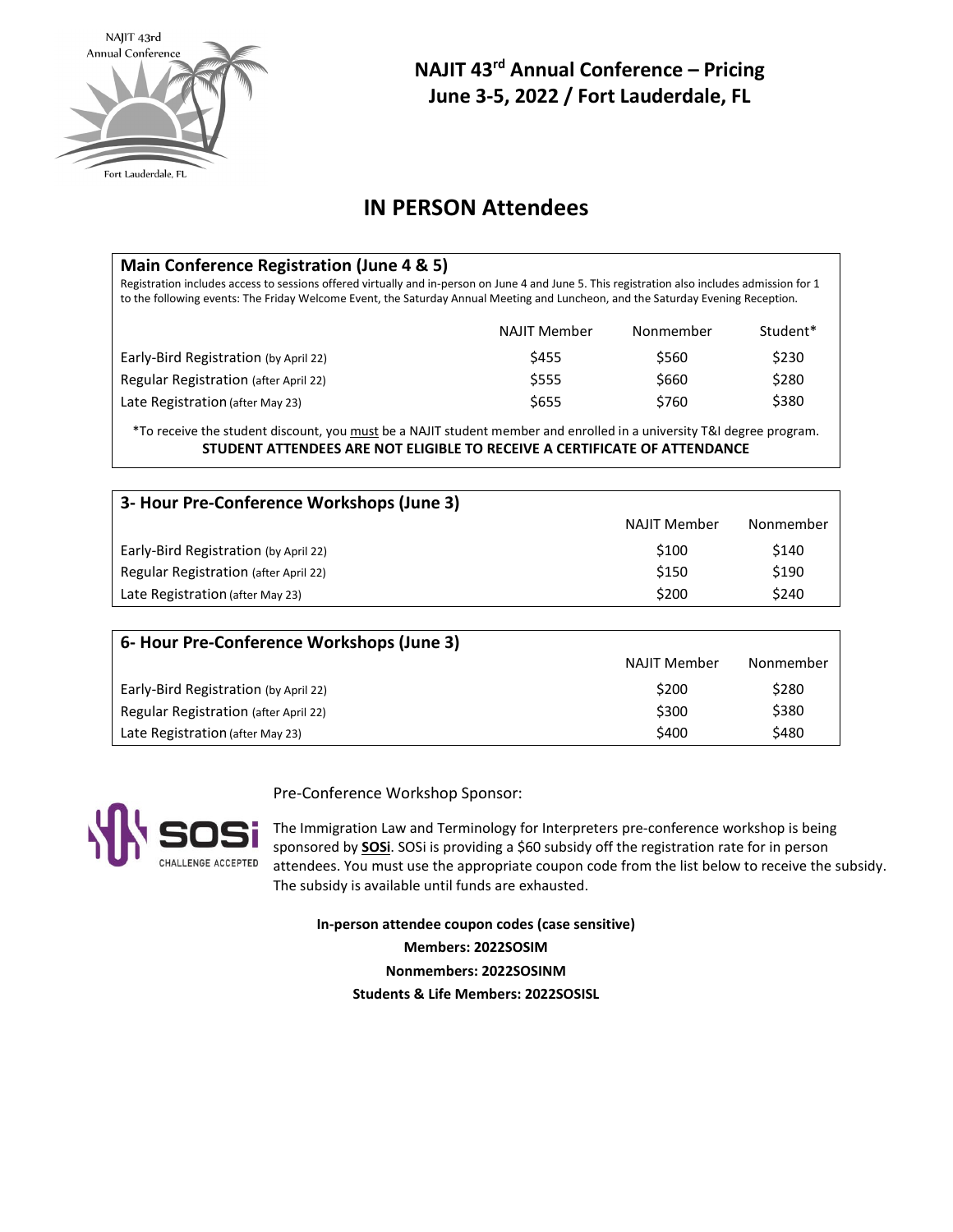

# **NAJIT 43rd Annual Conference – Pricing June 3-5, 2022 / Fort Lauderdale, FL**

# **Virtual Attendees**

#### **Virtual Conference Package**

The virtual conference registration package includes all four virtual sessions offered on Saturday, June 4.

|                                       | NAJIT Member | Nonmember |
|---------------------------------------|--------------|-----------|
| Early-Bird Registration (by April 22) | \$85         | \$125     |
| Regular Registration (after April 22) | \$110        | \$175     |
| Late Registration (after May 23)      | \$170        | \$250     |

#### **A la Carte Virtual Conference Options**

An attendee may register individually for any session offered virtually.

| <b>Saturday 1-Hour Sessions (2 Available)</b> |                     |           |  |  |  |  |  |
|-----------------------------------------------|---------------------|-----------|--|--|--|--|--|
|                                               | <b>NAJIT Member</b> | Nonmember |  |  |  |  |  |
| Early-Bird Registration (by April 22)         | \$20                | \$30      |  |  |  |  |  |
| Regular Registration (after April 22)         | \$30                | \$45      |  |  |  |  |  |
| Late Registration (after May 23)              | \$40                | \$60      |  |  |  |  |  |
|                                               |                     |           |  |  |  |  |  |

| <b>Saturday 1.5-Hour Sessions (2 Available)</b> |                     |           |  |  |  |  |
|-------------------------------------------------|---------------------|-----------|--|--|--|--|
|                                                 | <b>NAJIT Member</b> | Nonmember |  |  |  |  |
| Early-Bird Registration (by April 22)           | \$30                | \$45      |  |  |  |  |
| Regular Registration (after April 22)           | \$45                | \$65      |  |  |  |  |
| Late Registration (after May 23)                | \$60                | \$87      |  |  |  |  |

| 3- Hour Pre-Conference Workshops (June 3) |              |           |  |  |  |  |
|-------------------------------------------|--------------|-----------|--|--|--|--|
|                                           | NAJIT Member | Nonmember |  |  |  |  |
| Early-Bird Registration (by April 22)     | S65          | \$95      |  |  |  |  |
| Regular Registration (after April 22)     | \$85         | \$115     |  |  |  |  |
| Late Registration (after May 23)          | \$135        | \$165     |  |  |  |  |



Pre-Conference Workshop Sponsor:

The Immigration Law and Terminology for Interpreters pre-conference workshop is being sponsored by **[SOSi](https://www.sosi.com/)**. SOSi is providing a \$35 subsidy for virtual attendees. You must use the appropriate coupon code from the list below to receive the subsidy. The subsidy is available until funds are exhausted.

**Virtual attendee coupon codes (case sensitive) Members: 2022SOSIVM Nonmembers: 2022SOSIVNM**